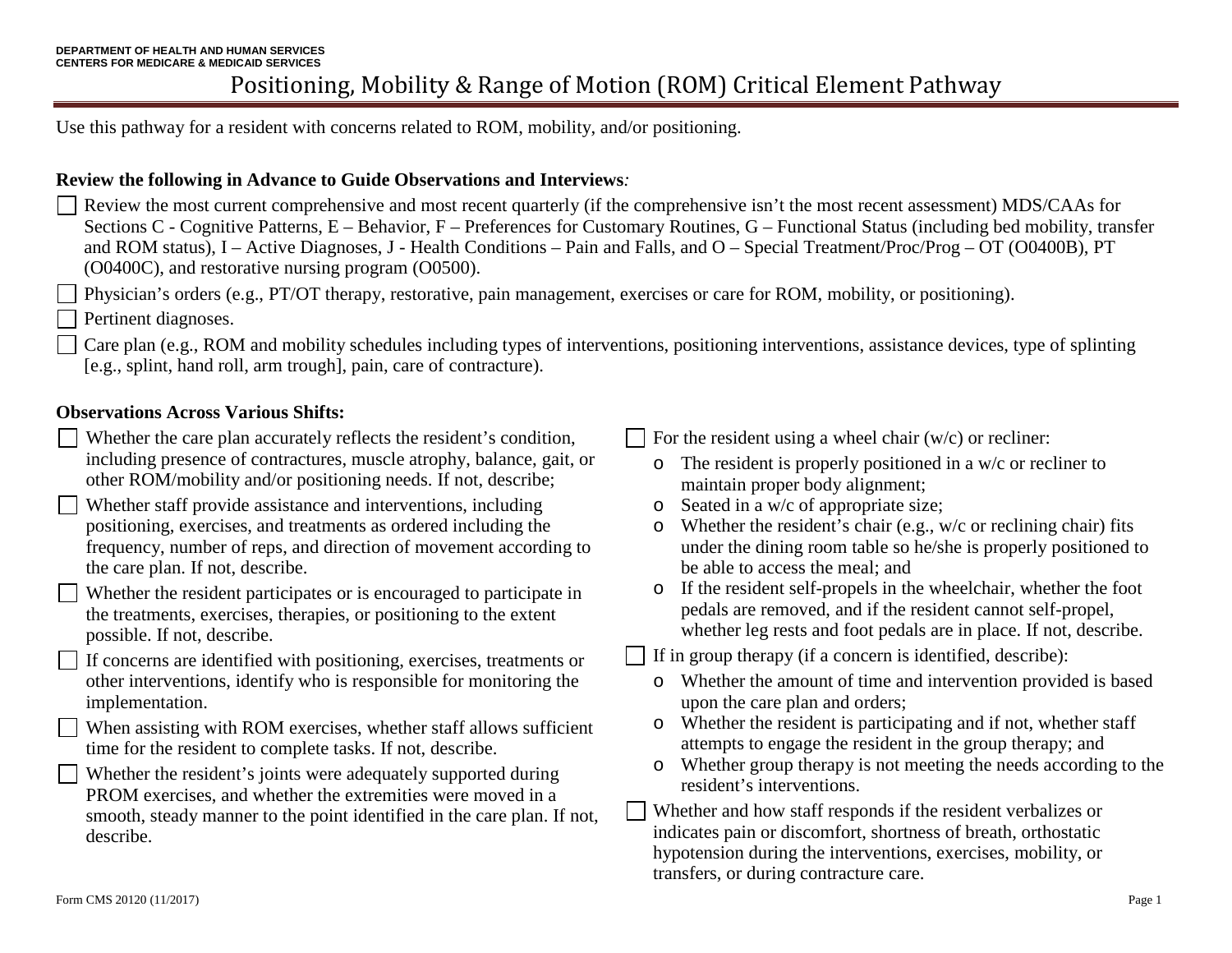| Whether clean and sanitary assistive devices or equipment (such as<br>walkers, wheelchairs, and bedside commodes) are encouraged,<br>provided and used according to the care plan, for positioning,<br>mobility, ROM treatments or care. If not, describe.<br>If there are positioning needs for the resident in bed:<br>Whether the resident is positioned (according to the assessment<br>$\circ$<br>and care plan) in bed to maintain proper body alignment<br>including leg's and feet, (i.e., not pressed up against the foot<br>board);<br>Whether positioning is provided to prevent complications<br>including during meals; and<br>If pillows or other equipment are used for positioning, they are<br>$\circ$<br>used correctly, (head supports including head rests and straps,<br>back/lumbar support, appropriate height of armrests, trunk/lateral<br>supports, cushions, pillows, appropriate seat depth, and position<br>of feet). If not, describe. | Whether, if required, splints, braces, hand rolls with or without<br>finger separators, hand cones, palm protector, or rolled up<br>washcloths were clean, in good condition, and applied correctly<br>(slowly, gently, fingers stretched out over the splint or hand roll, or<br>arm trough to extend fingers). If not, describe.<br>If a contracture(s) is present, determine:<br>The location of all contractures present;<br>$\circ$<br>The condition of the resident's skin (e.g., clean and properly<br>$\circ$<br>cared for or evidence of breakdown);<br>If the resident's hands are contracted in a fist, whether the nails<br>are clean and trimmed; and<br>Whether there are nail prints in the palm of the resident's hand,<br>$\circ$<br>odor, or signs of moisture. If so, describe. |
|----------------------------------------------------------------------------------------------------------------------------------------------------------------------------------------------------------------------------------------------------------------------------------------------------------------------------------------------------------------------------------------------------------------------------------------------------------------------------------------------------------------------------------------------------------------------------------------------------------------------------------------------------------------------------------------------------------------------------------------------------------------------------------------------------------------------------------------------------------------------------------------------------------------------------------------------------------------------|----------------------------------------------------------------------------------------------------------------------------------------------------------------------------------------------------------------------------------------------------------------------------------------------------------------------------------------------------------------------------------------------------------------------------------------------------------------------------------------------------------------------------------------------------------------------------------------------------------------------------------------------------------------------------------------------------------------------------------------------------------------------------------------------------|
| <b>Resident, Resident Representative, or Family Interview:</b>                                                                                                                                                                                                                                                                                                                                                                                                                                                                                                                                                                                                                                                                                                                                                                                                                                                                                                       |                                                                                                                                                                                                                                                                                                                                                                                                                                                                                                                                                                                                                                                                                                                                                                                                    |
| For a resident with limitations in ROM or the presence of a<br>contracture, ask the resident to describe the amount of limitation<br>present, how long this condition has been present, and how it is being<br>addressed (exercises, equipment)?<br>Have you had an improvement, or decline in ROM, mobility, or<br>positioning? If so, describe.                                                                                                                                                                                                                                                                                                                                                                                                                                                                                                                                                                                                                    | Do you have any discomfort or pain during treatments, exercise<br>programs, mobility/transfers, application of splints, or positioning?<br>If so, how is this addressed?<br>Are you able to actively participate in mobility, positioning,<br>treatments, exercises? If not, describe your involvement,<br>instructions received, and whether staff provides encouragement and<br>revision to the interventions as necessary.                                                                                                                                                                                                                                                                                                                                                                      |
| Were you involved in developing your care plan for improving or<br>maintaining ROM/mobility and does the plan reflect your<br>preferences and choices?<br>Is the care plan being implemented as written?<br>$\Box$ If you need a splint/brace or other adaptive equipment, when is it<br>applied?<br>Has the facility provided you with assistive devices such as reachers,<br>mobility devices, and/or communication devices? If so, do you use<br>them, and what instructions were you given on how to use them? If<br>not, describe.                                                                                                                                                                                                                                                                                                                                                                                                                              | Do you have sufficient time to perform the treatments, exercises,<br>mobility or positioning tasks without being rushed? If not, please<br>describe. Does staff complete the task for you, rather than allowing<br>you to perform it by yourself? If so, please describe.<br>If on PT/OT for ROM, mobility, or positioning needs, did the<br>therapists discuss the treatment plan and goals? If so, what specific<br>interventions (gait, transfer training, exercises, positioning) were<br>provided, how often, and duration or length of the therapy sessions,<br>and are these plans and goals included your preferences and<br>choices? If not, describe.                                                                                                                                    |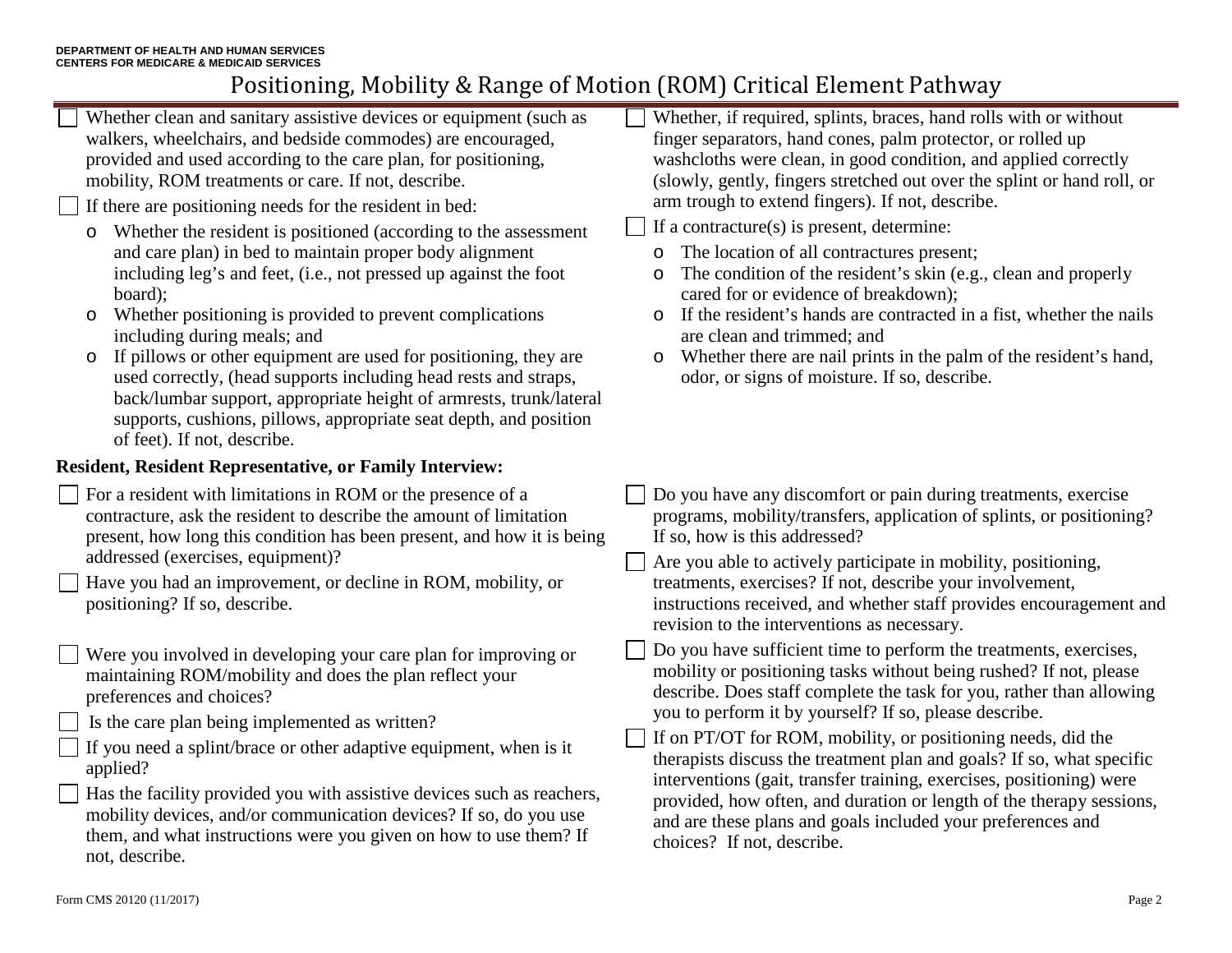| Do you need assistance with positioning? If so, what is needed and<br>used during positioning? Does it meet your needs for comfort, safety,<br>and proper alignment? If not, how has staff addressed this?<br>Are you comfortable in bed, or in a wheelchair, or recliner? If not,<br>how has staff addressed this?                                                                                                                                                                                                                                                                                                                                                                                                                                                                                                                     | Are you aware of any skin problems you have developed related to<br>the use of adaptive equipment (e.g., skin breakdown, cleanliness<br>issues)? If so, what is being done?<br>If you have declined specific interventions, why and did the staff<br>discuss or attempt alternatives?                                                                                                                                                                                                                                                                                                                                                                                                                                      |
|-----------------------------------------------------------------------------------------------------------------------------------------------------------------------------------------------------------------------------------------------------------------------------------------------------------------------------------------------------------------------------------------------------------------------------------------------------------------------------------------------------------------------------------------------------------------------------------------------------------------------------------------------------------------------------------------------------------------------------------------------------------------------------------------------------------------------------------------|----------------------------------------------------------------------------------------------------------------------------------------------------------------------------------------------------------------------------------------------------------------------------------------------------------------------------------------------------------------------------------------------------------------------------------------------------------------------------------------------------------------------------------------------------------------------------------------------------------------------------------------------------------------------------------------------------------------------------|
| <b>Nurse Aide or Restorative Nurse Aide Interviews</b>                                                                                                                                                                                                                                                                                                                                                                                                                                                                                                                                                                                                                                                                                                                                                                                  |                                                                                                                                                                                                                                                                                                                                                                                                                                                                                                                                                                                                                                                                                                                            |
| Describe your responsibilities for positioning, ROM, or mobility<br>interventions based upon the written care plan.<br>When did you begin working with the resident? Can you identify:<br>Why the resident requires the intervention;<br>$\circ$<br>What is being provided to address the specific concern for<br>$\circ$<br>ROM, positioning or mobility;<br>How often and how much assistance the resident requires;<br>O<br>What equipment or devices the resident uses for ROM, mobility,<br>O<br>or positioning; and<br>The amount of time required to provide the interventions and<br>O<br>whether the resident is encouraged to participate and to complete<br>the tasks, to the extent possible.<br>Are you aware of risk factors for developing a contracture, decline<br>in ROM, mobility, or positioning for this resident? | Does the resident have complaints of pain or discomfort, shortness<br>of breath or other concerns during treatment/care? If so, how are<br>they addressed and by whom?<br>Are there any skin integrity issues related to the resident's adaptive<br>equipment or positioning? If so, describe what changes have been<br>made to address these issues.<br>If the resident declines to participate, what do you do, and who do<br>you report it to?<br>Has a decline in the resident's condition occurred? If so, was this<br>reported, when, and to whom, and was the care plan changed?<br>What type and amount of training have you received regarding the<br>treatment/services and equipment/devices you are providing? |
| <b>Licensed Nurse and DON Interviews as appropriate:</b>                                                                                                                                                                                                                                                                                                                                                                                                                                                                                                                                                                                                                                                                                                                                                                                |                                                                                                                                                                                                                                                                                                                                                                                                                                                                                                                                                                                                                                                                                                                            |
| Was the resident assessed for risks, causes, and treatments to<br>maintain, improve or prevent decline in ROM/positioning or<br>mobility? If not, describe.                                                                                                                                                                                                                                                                                                                                                                                                                                                                                                                                                                                                                                                                             | What are the resident's risk factors for developing contractures (e.g.,<br>stroke, arthritis, immobile), and if any, what is being provided to<br>address the risks?                                                                                                                                                                                                                                                                                                                                                                                                                                                                                                                                                       |
| Have any physical or cognitive limitations been identified that may<br>influence the ability to maintain, improve or prevent decline in<br>ROM/positioning or mobility? If so, describe;<br>Was the resident or resident representative involved in care plan<br>development, including identifying choices and preferences for                                                                                                                                                                                                                                                                                                                                                                                                                                                                                                         | If a contracture is present:<br>When did the contracture develop, who was notified, when were<br>$\circ$<br>they notified, and what interventions were implemented?<br>What therapy, restorative, or splint interventions were in place<br>$\circ$                                                                                                                                                                                                                                                                                                                                                                                                                                                                         |
| maintaining, improving or preventing decline in ROM/positioning<br>or mobility? If not, describe.                                                                                                                                                                                                                                                                                                                                                                                                                                                                                                                                                                                                                                                                                                                                       | before the contracture developed? If not, why not?<br>Whether the contracture worsened, and if so whether the<br>$\circ$<br>treatment plan changed.                                                                                                                                                                                                                                                                                                                                                                                                                                                                                                                                                                        |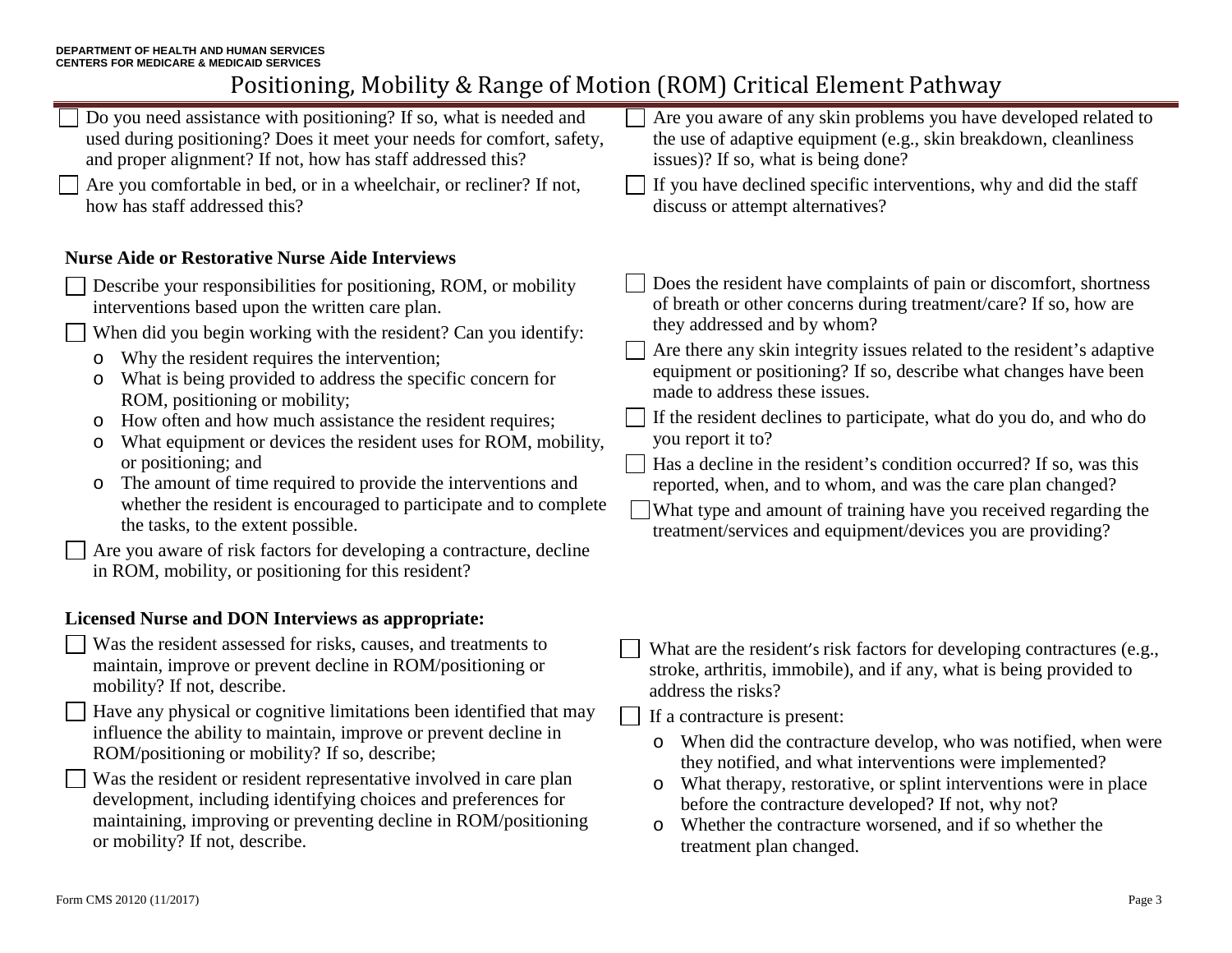| Has a program or interventions to maintain, improve or prevent<br>decline in ROM/positioning or mobility been attempted? If not,<br>describe. If this was not done, how was it determined that the<br>resident would not benefit from a program?<br>Was the resident assessed and furnished any equipment or devices<br>for positioning, mobility, and ROM? If not, describe. If the resident<br>is using a transport chair in place of a w/c, ask why.<br>For a resident with positioning/ROM/mobility needs:<br>What needs have been identified and assessed;<br>$\circ$<br>How were these needs addressed and when;<br>$\circ$<br>Whether the therapist has been involved in the development of<br>$\circ$<br>specific interventions to address these needs; and<br>Whether there has been a decline in ROM or mobility related to<br>$\circ$<br>positioning needs and if so, describe. | Was the resident assessed for pain or discomfort related to<br>ROM/positioning/mobility? If so, when and where does the pain<br>occur, was it reported and to whom and what interventions have<br>been put in place to address the pain/discomfort? Do interventions<br>for proper positioning/ROM/mobility improve the resident's pain? If<br>not, describe<br>Have consultations with the attending practitioner and PT/OT been<br>obtained to address areas of concern, such as decline or failure to<br>improve, maintain, or refusal to participate in the treatment<br>interventions?<br>Does the resident decline interventions including positioning and<br>why? If the resident has declined, describe any changes in his or her<br>ROM/positioning or mobility.<br>How and when are staff monitored to ensure they are accurately<br>implementing care-planned interventions?<br>How and who trained staff to provide the treatments/interventions?<br>If concerns were identified with the provision of interventions,<br>request to see the documentation. |
|--------------------------------------------------------------------------------------------------------------------------------------------------------------------------------------------------------------------------------------------------------------------------------------------------------------------------------------------------------------------------------------------------------------------------------------------------------------------------------------------------------------------------------------------------------------------------------------------------------------------------------------------------------------------------------------------------------------------------------------------------------------------------------------------------------------------------------------------------------------------------------------------|------------------------------------------------------------------------------------------------------------------------------------------------------------------------------------------------------------------------------------------------------------------------------------------------------------------------------------------------------------------------------------------------------------------------------------------------------------------------------------------------------------------------------------------------------------------------------------------------------------------------------------------------------------------------------------------------------------------------------------------------------------------------------------------------------------------------------------------------------------------------------------------------------------------------------------------------------------------------------------------------------------------------------------------------------------------------|
| PT, OT, or Restorative Staff Interviews as appropriate:                                                                                                                                                                                                                                                                                                                                                                                                                                                                                                                                                                                                                                                                                                                                                                                                                                    |                                                                                                                                                                                                                                                                                                                                                                                                                                                                                                                                                                                                                                                                                                                                                                                                                                                                                                                                                                                                                                                                        |
| When did therapy/restorative start working with the resident? How<br>often do you meet with the resident?<br>Did the assessment identify limitations and areas for improvement                                                                                                                                                                                                                                                                                                                                                                                                                                                                                                                                                                                                                                                                                                             | What assistive devices or adaptive equipment does the resident use?<br>Who provided instructions and what instructions were provided for<br>the staff and resident?                                                                                                                                                                                                                                                                                                                                                                                                                                                                                                                                                                                                                                                                                                                                                                                                                                                                                                    |
| for ROM/mobility/positioning and plans to maintain, improve, or<br>prevent a decline based upon the resident's clinical condition?<br>How were interventions identified that were suitable for the                                                                                                                                                                                                                                                                                                                                                                                                                                                                                                                                                                                                                                                                                         | Does the resident complain of discomfort, pain, shortness of breath,<br>or other symptoms related to the interventions? If so, what is being<br>done to address the concerns, by whom, and when was the attending                                                                                                                                                                                                                                                                                                                                                                                                                                                                                                                                                                                                                                                                                                                                                                                                                                                      |
| resident? What are the resident's current goals and how was the<br>resident/representative involved in decisions regarding treatments?                                                                                                                                                                                                                                                                                                                                                                                                                                                                                                                                                                                                                                                                                                                                                     | practitioner made aware of the concerns?<br>How often is the resident's progress assessed and where is it                                                                                                                                                                                                                                                                                                                                                                                                                                                                                                                                                                                                                                                                                                                                                                                                                                                                                                                                                              |
| Does the resident actively and/or independently participates in the<br>interventions? If not, how much assistance does the resident need?                                                                                                                                                                                                                                                                                                                                                                                                                                                                                                                                                                                                                                                                                                                                                  | documented?<br>What risk factors are present that might lead to the development of a<br>contracture?                                                                                                                                                                                                                                                                                                                                                                                                                                                                                                                                                                                                                                                                                                                                                                                                                                                                                                                                                                   |
| What is therapy doing to address the resident's positioning<br>concerns? When did therapy start working with the resident?                                                                                                                                                                                                                                                                                                                                                                                                                                                                                                                                                                                                                                                                                                                                                                 | If a contracture is present:                                                                                                                                                                                                                                                                                                                                                                                                                                                                                                                                                                                                                                                                                                                                                                                                                                                                                                                                                                                                                                           |
| How much assistance does the resident need with positioning?                                                                                                                                                                                                                                                                                                                                                                                                                                                                                                                                                                                                                                                                                                                                                                                                                               | o When did it develop and when was therapy notified?                                                                                                                                                                                                                                                                                                                                                                                                                                                                                                                                                                                                                                                                                                                                                                                                                                                                                                                                                                                                                   |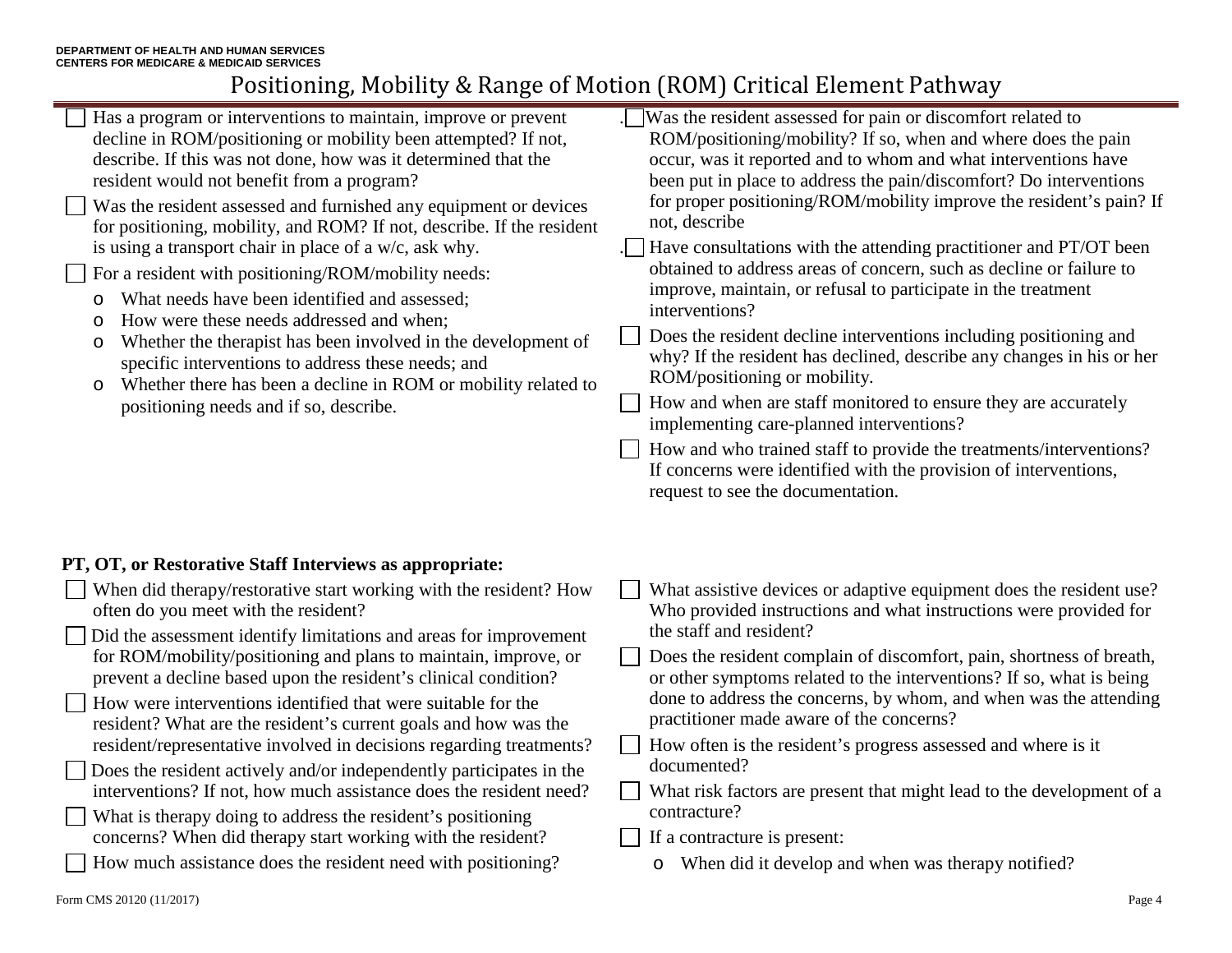| Does the resident decline treatment? What do you do if the resident<br>declines to participate in treatment?<br>Were you involved in training staff to position the resident and<br>apply the positioning devices?<br>Is the resident at risk for a decline in function? What may be the<br>cause? What is being done to prevent it?<br>If a decline in function occurred:<br>When did it occur?<br>$\circ$<br>What caused the decline?<br>O<br>Who was notified and when?<br>O<br>What therapy or restorative interventions were in place before<br>O<br>the decline developed?<br>What is therapy/restorative doing to address the resident's<br>$\circ$<br>decline?                                                                                                                                                                                                                                                                                                                                                                                                                                                                                                                                         | What interventions are implemented to address the contracture?<br>$\circ$<br>What therapy, restorative, or splint interventions were in place<br>$\circ$<br>before the contracture developed?<br>If the resident is not on a therapy/restorative program, or it was<br>discontinued, how was it determined that the resident would not<br>benefit from a program?<br>How do you monitor staff to ensure they are implementing care-<br>planned interventions as written?<br>Ask about concerns based on your investigation.<br>It may be necessary to interview the attending practitioner regarding<br>declines or failure to improve in ROM/mobility or positioning in<br>order to determine if he/she was aware of the status of the resident's<br>condition and what was done to address the potential or actual<br>decline.                                                                                                                                                                                                                                                                                                                                        |
|----------------------------------------------------------------------------------------------------------------------------------------------------------------------------------------------------------------------------------------------------------------------------------------------------------------------------------------------------------------------------------------------------------------------------------------------------------------------------------------------------------------------------------------------------------------------------------------------------------------------------------------------------------------------------------------------------------------------------------------------------------------------------------------------------------------------------------------------------------------------------------------------------------------------------------------------------------------------------------------------------------------------------------------------------------------------------------------------------------------------------------------------------------------------------------------------------------------|-------------------------------------------------------------------------------------------------------------------------------------------------------------------------------------------------------------------------------------------------------------------------------------------------------------------------------------------------------------------------------------------------------------------------------------------------------------------------------------------------------------------------------------------------------------------------------------------------------------------------------------------------------------------------------------------------------------------------------------------------------------------------------------------------------------------------------------------------------------------------------------------------------------------------------------------------------------------------------------------------------------------------------------------------------------------------------------------------------------------------------------------------------------------------|
| Record Review determine, as appropriate:<br>Do your observations of the therapy/restorative services match the<br>status of the resident's ROM/mobility and level of assistance<br>described in the record? If not, determine if staff can provide<br>documentation regarding the difference.<br>Does the record reflect assessment of risk factors and underlying<br>causes, of identified concerns for ROM/mobility/positioning, and<br>identified interventions/strategies and goals for maintaining,<br>improving or preventing decline in these areas? If not, describe.<br>Does the record identify potential complications that may be related<br>to decreased ROM/Mobility, such as pain, skin integrity issues,<br>deconditioning, unsteady gait/balance, contractures,<br>respiratory/circulatory complications? If so, were interventions<br>developed and implemented to mitigate those risks?<br>How does the facility involve the resident/representative in<br>development of the care plan and ensure it reflects their choices or<br>preferences?<br>Whether necessary services were identified and provided to maintain<br>or improve the resident's ROM, level of mobility, or positioning. | If a resident was assessed as not appropriate for therapy services,<br>were appropriate restorative or maintenance interventions identified<br>and implemented in an attempt, to the degree possible, to prevent<br>further decline in the resident's condition? What instructions did<br>therapy provide regarding restorative or maintenance interventions?<br>Does the record reflect improvement, maintenance, or decline in the<br>resident's abilities for ROM/mobility or positioning and if so, were<br>changes addressed and the care plan revised? If not, describe.<br>If changes in the resident's ROM/mobility or positioning were<br>identified were the changes communicated to appropriate staff and<br>the attending practitioner? If not, describe.<br>Was there a "significant change" in the resident's condition (i.e., will<br>not resolve itself without intervention by staff or by implementing<br>standard disease-related clinical interventions; impacts more than<br>one area of health; requires IDT review or revision of the care plan)<br>and if so, if and when was the MDS significant change<br>comprehensive assessment conducted. |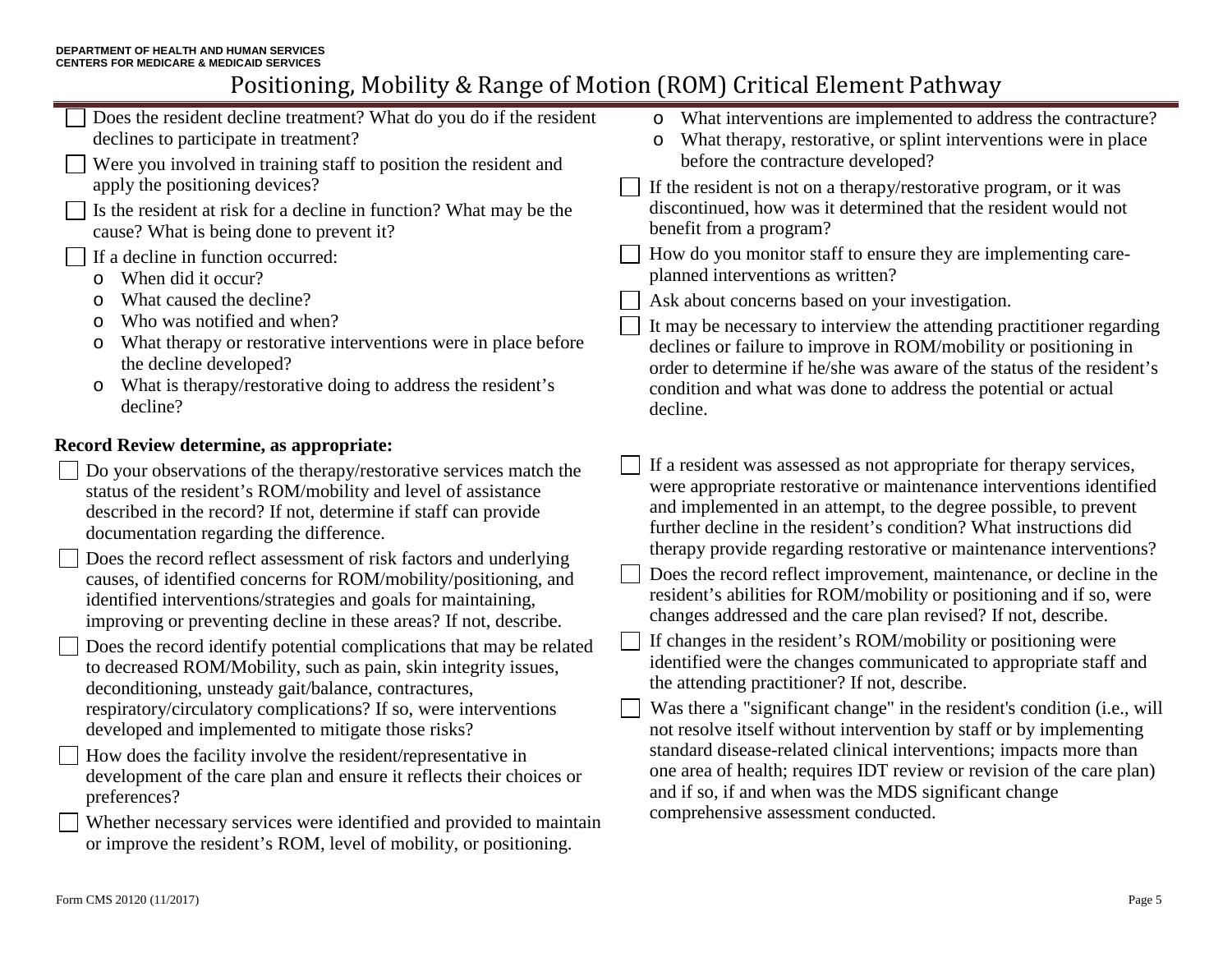| Whether the need for equipment or assistive devices was assessed                                                                                                                                                                                                               | If concerns are identified related to the delivery of care and services                                                                                                                                                                                                                                                                                                                                                                                      |
|--------------------------------------------------------------------------------------------------------------------------------------------------------------------------------------------------------------------------------------------------------------------------------|--------------------------------------------------------------------------------------------------------------------------------------------------------------------------------------------------------------------------------------------------------------------------------------------------------------------------------------------------------------------------------------------------------------------------------------------------------------|
| and provided based on need. Whether ROM exercises, treatments,                                                                                                                                                                                                                 | for ROM/mobility, transfers, positioning, or contracture care, review                                                                                                                                                                                                                                                                                                                                                                                        |
| applications of splints or assistive devices were provided as ordered.                                                                                                                                                                                                         | the applicable policies and procedures.                                                                                                                                                                                                                                                                                                                                                                                                                      |
| If not, describe.                                                                                                                                                                                                                                                              | In some clinical conditions, a decline in ROM/mobility or                                                                                                                                                                                                                                                                                                                                                                                                    |
| Whether PT/OT assessed and reassessed a resident if a decline or<br>potential decline had been identified, provided treatment as often as<br>ordered, provided devices as necessary and revised interventions to<br>address the actual or potential decline. If not, describe. | positioning may occur even though the facility provides ongoing<br>assessment, appropriate resident-specific care planning and provides<br>ongoing preventive care and interventions. Documentation must<br>reflect the attempts made by the facility to implement the plan of<br>care and revise interventions to address the changing needs of the<br>resident. In this type of situation, decline in ROM/mobility may be<br>considered to be unavoidable. |
|                                                                                                                                                                                                                                                                                |                                                                                                                                                                                                                                                                                                                                                                                                                                                              |

#### **Critical Element Decisions:**

- 1) A. For residents admitted without a limited ROM, and whose clinical condition demonstrates that reduction in ROM is avoidable, did the facility provide services and/or treatment to prevent reduction in range of motion? Were those services/treatment provided in accordance with professional standards of practice and based on the comprehensive assessment, the person-centered care plan, and the resident's preferences?
	- B. For residents admitted with a limited ROM and/or mobility, did the facility provide services and/or treatment to increase range of motion/mobility and/or to prevent further decrease in range of motion/mobility, including the provision of equipment for limited mobility? If A or B is No, cite F688

NA, the resident did not have ROM or mobility concerns.

- 2) Did the facility provide treatment and care to address the resident's positioning needs that were in accordance with professional standards of practice that were based on the comprehensive assessment, person-centered care plan and the resident's choice? If No, cite F684
- 3) For newly admitted residents and if applicable based on the concern under investigation, did the facility develop and implement a baseline care plan within 48 hours of admission that included the minimum healthcare information necessary to properly care for the immediate needs of the resident? Did the resident and resident representative receive a written summary of the baseline care plan that he/she was able to understand? If No, cite F655

NA, the resident did not have an admission since the previous survey OR the care or service was not necessary to be included in a baseline care plan.